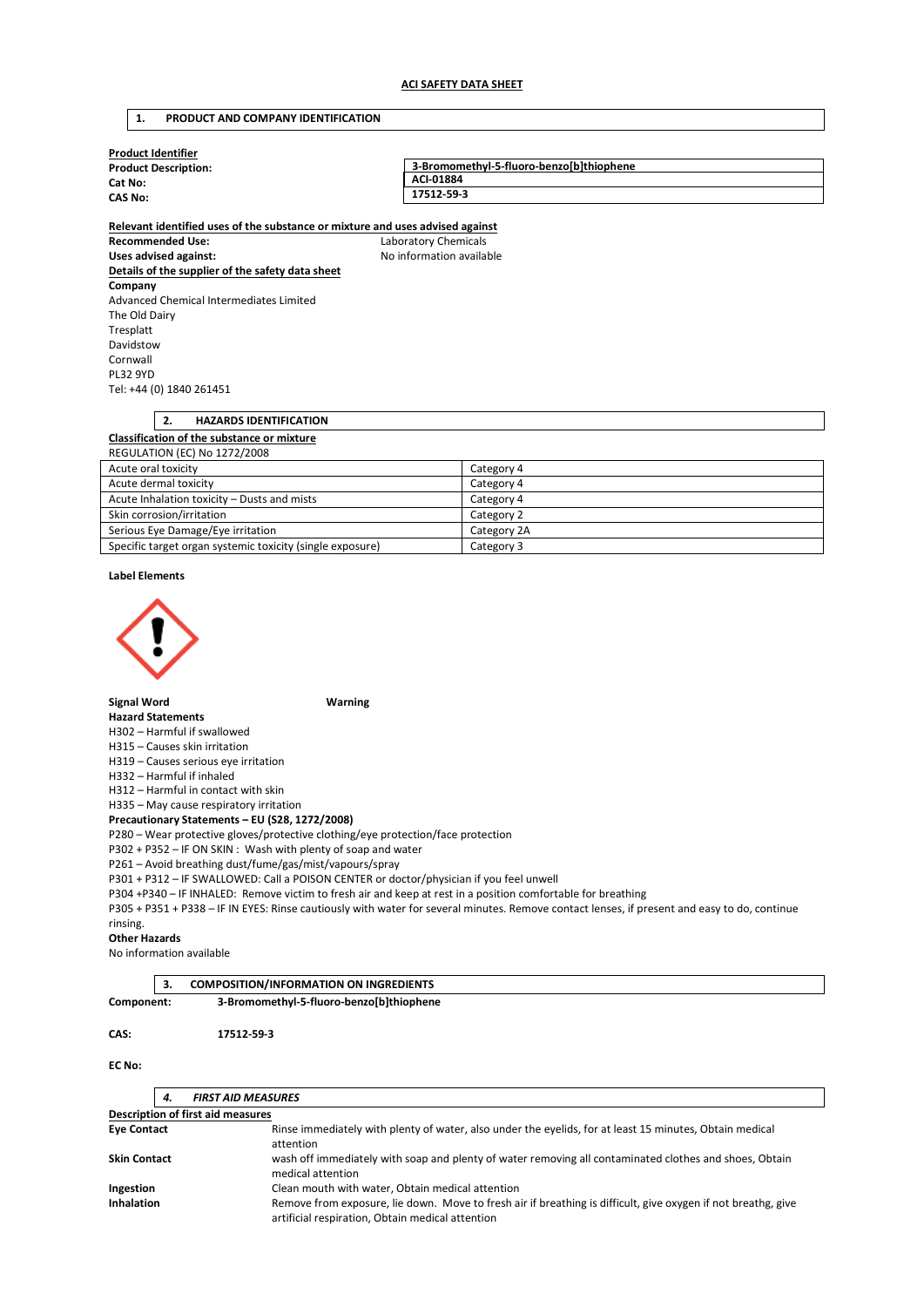## **5. FIRE-FIGHTING MEASURES**

# **Extinguishing media Suitable Extinguishing Media**  Water spray Carbon dioxide (CO2) Dry chemical foam **Extinguishing media which must not be used for safety reasons**  No information available **Special hazards arising from the substance or mixture**  Thermal decomposition can lead to release of irritating gases and vapours **Advice for fire-fighters**  As in any fire, wear self-contained breathing apparatus pressure-demand, MSHA/NIOSH (approved or equivalent) and full protective gear. **6. ACCIDENTAL RELEASE MEASURES Personal precautions, protective equipment and emergency procedures**  Ensure adequate ventilation **Environmental precautions**  Prevent further leakage or spillage if safe to do so **Methods and material for containment and cleaning up**  Sweep up or spillage and collect in suitable container for disposal. Use suitable absorbent if required. Do not let this chemical enter the environment **7. HANDLING AND STORAGE Precautions for Safe Handling**  Avoid contact with skin and eyes. Do not breath dust. Do not breath vapours or spray mist. Do not ingest **Conditions for Safe Storage, including and incompatibilities**  Keep in a dry, cool and well-ventilated place. Keep container tightly closed. **8. EXPOSURE CONTROLS/PERSONAL PROTECTION Control Parameters Exposure limits Exposure limits Not applicable** . **Derived No Effect Level (DNEL)** No information available **Predicted No Effect Concentration** No information available **(PNEC) Exposure Controls Engineering Measures** Ensure adequate ventilation, especially in confined areas. Ensure that eyewash stations and safety showers are close to workstation location. **Personal Protective Equipment**  1. **Eye protection Goggles 2. Hand protection Protective gloves 3. Skin and body protection** Wear appropriate protective gloves and clothing to prevent skin exposure **4. Respiratory protection** Follow the OSHA respirator regulations found in 29 CFR 1910.134 OR European Standard EN 149. Use a NIOSH/MSHA or European Standard EN 149 approved respirator if exposure limits are exceeded or if irritation or other symptoms are experienced.

**Environmental Exposure Controls No information available** 

**Hygiene Measures** Handle in accordance with good industrial hygiene practice

# **9. PHYSICAL AND CHEMICAL PROPERTIES**

| <b>Physical State</b>      | SOLID    |
|----------------------------|----------|
| Appearance                 | Beige    |
| <b>Boiling Point/Range</b> |          |
| <b>Melting Point/Range</b> |          |
| <b>Flash Point</b>         |          |
| <b>Molecular Formula</b>   | C9H6BrFS |
| <b>Molecular Weight</b>    | 245.11   |
|                            |          |

# **10. STABILITY AND REACTIVITY**

**Reactivity Chemical Stability**  Stable under normal conditions **Possibility of Hazardous Reactions**  Hazardous Polymerization Maximum No information available Hazardous Reactions No information available **Conditions to Avoid**  Incompatible products. Heat. **Incompatible Materials**  Acids, bases, strong oxidizing agents, strong reducing agents, **Hazardous Decomposition Products**  In combustion emits toxic fumes.